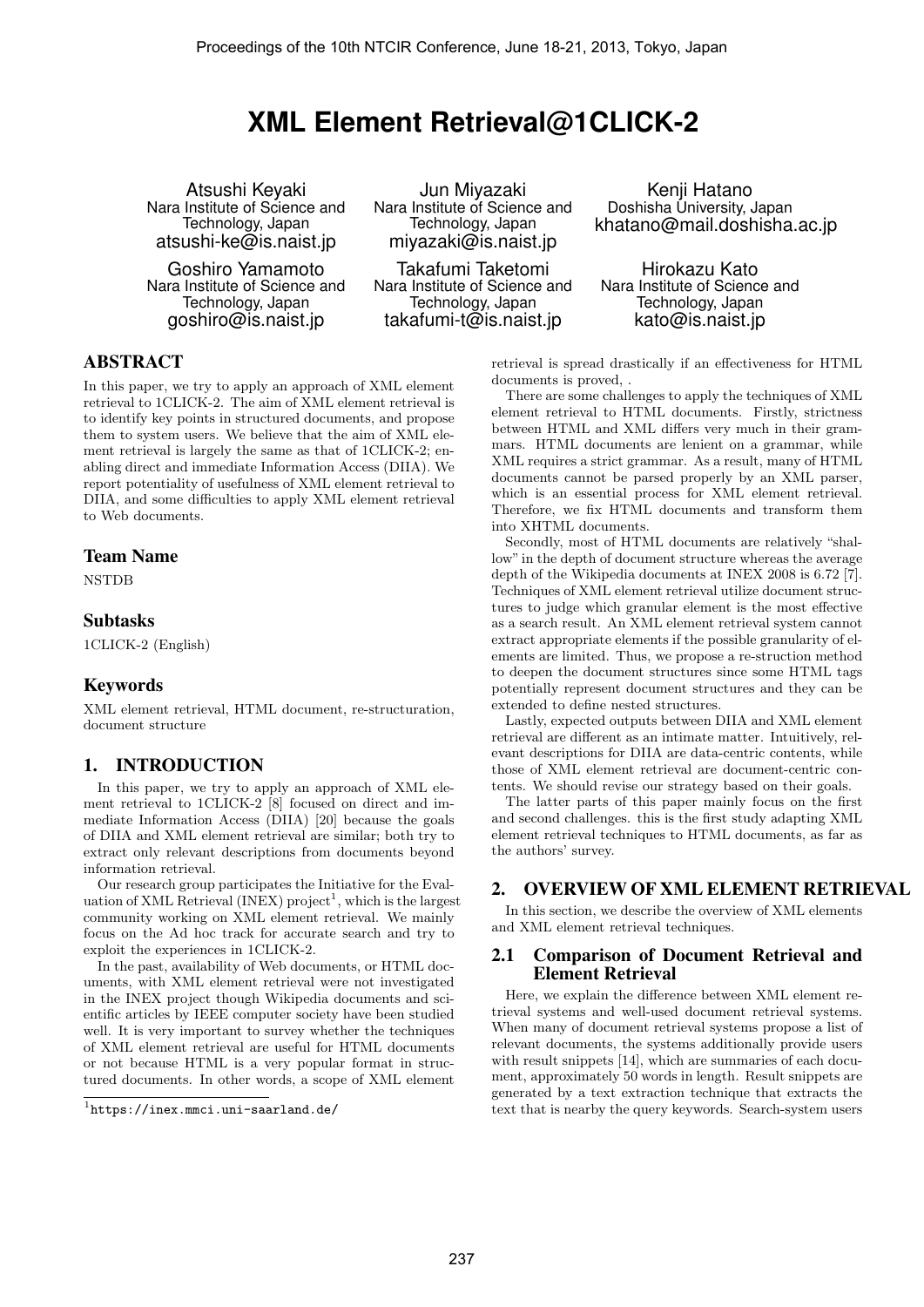

Figure 1: XML document



Figure 2: XML tree

 $sec EE\n  
\nEary life...  
\nEary life...  
\nletting w  
\neach is the  
\nresult simply  
\nthe result of a  
\nthe  
\nthe  
\nthe  
\nrelational equation  
\n $sec$$ </u> Busin<br>Steve Joseph<br>ML tree<br>Ed aroun<br>orth brown brown brown the doctor<br>a conseque of description<br>of description of the description<br>retrieval utilize the result snippets located around the result when deciding which documents are worth browsing. Despite the fact that many search systems rely on result snippets, not all result snippets help them decide which documents to browse. This is because result snippets do not consider the context between the extracted text; as a consequence, some result snippets do not make sense [16].

Figure 2: 2<br>
ilize the result snippets locations<br>
exciding which documents are<br>
ct that many search systems is<br>
sult snippets help them decid<br>
in is because result snippets<br>
tween the extracted text; as<br>
ippets do not make Example like ...<br>
Fighter ... The computer of the result suippets, not all<br>
i documents to browse.<br>
t consider the context<br>
sequence, some result<br>
see of an XML element<br>
secriptions (elements)<br>
scending order of their<br>
eva On the other hand, the main purpose of an XML element retrieval is to extract the relevant descriptions (elements) from a query and propose them in descending order of their relevancy scores. XML element retrieval systems can propose a list that contains the relevant descriptions from a query, while many document retrieval systems propose a list that contains relevant documents for a query. Hence, users do not have to spend time seeking out the relevant parts that satisfy their information needs. This feature saves users' time and energy during information retrieval.

There are some other approaches to extract important descriptions in documents like automatic summarization, information extraction, passage retrieval and so on. Compared with these approches, one of the advantages of XML element retrieval is that search results are self-contained, which is one of the requirements for result snippets [14], because it considers the context of the sentences by utilizing document structures.

# 2.2 XML Element

We show concrete examples in Figures 1, 2, and 3 to explain the definition of XML elements. Figure 1 illustrates an example of XML documents. Each document is assigned a Document ID (DID). Figure 2 depicts trees that are translated from Figure 1. An XML document can be expressed



Figure 3: XML element

as a tree structure, which helps to understand the structure of the document. Each element is assigned an Element ID (EID), which is assigned in document order. We can identify an element by its DID and EID.

PE:/article/book<br>PE:/article/book<br>Early life ...<br>Windows ...<br>Windows ...<br>Windows ...<br>Books ...<br>Books ...<br>Books ...<br>Books ...<br>Person ...<br>The auth<br>The auth<br>The auth<br>dentify the<br>ce based of ...<br>A pair of ...<br>ments ...<br>Person Early life...<br>Windows...<br>Books ...<br>Books ...<br>Books ...<br>Books ...<br>Pooks ...<br>The author<br>of the author<br>density the comment of ...<br>The author meeds. If<br>the meeds. If<br>the independent in The meets<br>lement in F<br>f text node<br>trates PE:/article/books...]<br>
DID:1, EID: 6<br>
Windows...]<br>
DID:1, EID: 6<br>
PE:/article/books...]<br>
DID:1, EID: 6<br>
PE:/article/books...]<br>
Books...]<br> **Figure 3:**<br>
The more of a docum<br>
arright descript<br>
ther word, and end the same the Business life....<br>Apple computer<br>to understa<br>t is assigned<br>to understa<br>t is assigned...<br>ankes struct<br>ankes struct<br>Then, we ture of users' interpresents are<br>represents are interpresents are<br>that is condinant relations.<br>Then PE:/article/ba<br>PE:/article/ba<br>PE:/article/ba<br>Apple computer<br>Can ident<br>can ident<br>can ident<br>Sings in an ite<br>Of XML<br>Ships. Eased of a s<br>Philips in an ite<br>Sead of a s<br>This demonstrate in Share<br>Ships. Eased of a s The author of a document makes structures, e.g., chapters, sections, paragraphs. We utilize these structures to identify the best description for satisfying users' information needs. In other word, we suppose that texts in an item are based on the same theme. Then, we try to extract the item that discusses the theme of users' interest.

Figure<br>Figure ...<br>Back ...<br>Books DID<br>a doc aragraphed ...<br>a same ...<br>a same ...<br>Books ...<br>a user ...<br>a user ...<br>a user ...<br>a user ... windows...<br>Windows...<br>Books...<br>Books...<br>Books...<br>Books...<br>Pooks...<br>Pooks...<br>Pooks...<br>Pooks...<br>Pooks...<br>Pooks...<br>Pooks...<br>Pooks...<br>Pooks...<br>Pooks...<br>Pooks...<br>Pooks...<br>Pooks....<br>Pooks....<br>Pooks....<br>Pooks....<br>Pooks...........  $\frac{1}{\text{Books}}$  ...<br>Books ...<br>Books ...<br> $\frac{1}{\text{Books}}$  ...<br> $\frac{1}{\text{SOD}}$ , which enters, section<br>entify the and A pair conduments represent in<br>the section occurrent is exponent in the section occurrent<br>occurrent is text no cond is a tree if the difference in the difference of the algebra in the set of the set of the set of the set of the set of the set of the set of the set of the set of the set of the set of the set of the set of the set of the MINITED:<br>
DID:1, EID:<br>
<u>E:/article</u>/books...]<br>
Books...]<br>
Figure 3<br>
re, which<br>
Each e same is a docurar<br>
aragraph descrip<br>
her word<br>
ses the tl and end exception<br>
aragraph descrip<br>
a same that are a same that a same 3 is t Windows...)<br>
DID:1, EID: 6<br>
PE: /article/body/sec<br>
Books...)<br> **Figure 3: X**<br> **Figure 3: X**<br> **Figure 3: X**<br> **Figure 3: X**<br> **Figure 3: X**<br> **Figure 3: X**<br> **Figure 3: X**<br> **Figure 4:** The Books University Apple 1<br> **Figure 1:** W PE:/article/bo<br>PE:/article/bo<br>Books...)<br>Didderset and the sassigned in<br>the assigned in a docum<br>paragraph:<br>t descript a docum<br>paragraph:<br>t descript the word<br>e same the the ancest<br>t and end to tree, and<br>the same 3 is the XM<br> Books...<br>
Figure 3: XI<br>
Ire, which help<br>
t. Each eleme<br>
assigned in doot<br>
ts DID and EI<br>
f a document<br>
st description<br>
ther word, we<br>
e same theme<br>
e same theme<br>
t and end tag<br>
L tree, and the<br>
ts ancestor-de<br>
ire 3 is the Apple computer<br>
Le element<br>
to understa<br>
is assigned<br>
ment order.<br>
akes struct<br>
utilize the<br>
r satisfying<br>
ppose that<br>
Fhen, we tr<br>
in egress interpresents a<br>
cested struct<br>
chat is con<br>
in Figure<br>
ML el<br>
mg XML el L element<br>
to understand<br>
is assigned a<br>
is assigned a<br>
ment order. V<br>
utilize these<br>
r satisfying a<br>
ppose that tt<br>
r phent term<br>
f users' interesting a<br>
ested structured<br>
endant relati<br>
that is com<br>
in Figure 2.<br>
(NL ele e structure<br>
Element ID<br>
can identify<br>
e.g., chap-<br>
ructures to<br>
s' informa-<br>
sin an item<br>
extract the<br>
ML element<br>
of XML el-<br>
hips. Each<br>
this demon-<br>
this demon-<br>
this demon-<br>
this demon-<br>
this demon-<br>
of each element Apple computer....<br>
he structure<br>
Element ID<br>
can identify<br>
i, e.g., chap-<br>
tructures to<br>
sis in an item<br>
extract the<br>
.<br>
ML element<br>
.<br>
of XML el-<br>
sed of a set<br>
This demon-<br>
nts in XML<br>
ML for Sach<br>
Sed of a set<br>
This de A pair of start and end tags represents an XML element node in an XML tree, and the nested structure of XML elements represents ancestor-descendant relationships. Each element in Figure 3 is the text that is composed of a set of text nodes in the XML tree in Figure 2. This demonstrates why there are overlapping XML elements in XML documents.

We also describe the path expression (PE) of each element. Suppose a user seeks information about "Early life . . . ", "Windows . . . " and "Books · · · " of DID 1. XML element retrieval systems try to present an element whose EID is 3 in DID 1 to the user because the element contains all of the information that the user needs and no further information.

#### 2.3 History of XML Information Retrieval

INEX project launched in 2002, and is the largest ongoing project for XML element retrieval. Test collections provided by the INEX project is widely used for evaluating the effectiveness of the XML element retrieval systems. The project also carries out a competition using XML documents generated by the scientific articles and the Wikipedia documents.

The INEX project requires search systems to return a nonoverlapped ranked list as a search result in XML element searches. In addition, search systems extract 1,500 or fewer XML elements for each query. In the past, some existing studies do not remove overlapping elements and return a naïvely ranked list that is sorted in descending order of the XML elements' scores. We call such a list a simple ranked list. On the other hand, most studies have reported damage to search accuracy because of overlapping search results [9]: therefore, a ranked list without overlapping XML elements is also returned from recent XML element search systems. We call such a ranked list without overlaps a non-overlapped ranked  $list^2$ .

<sup>2</sup>XML element search systems can extract multiple XML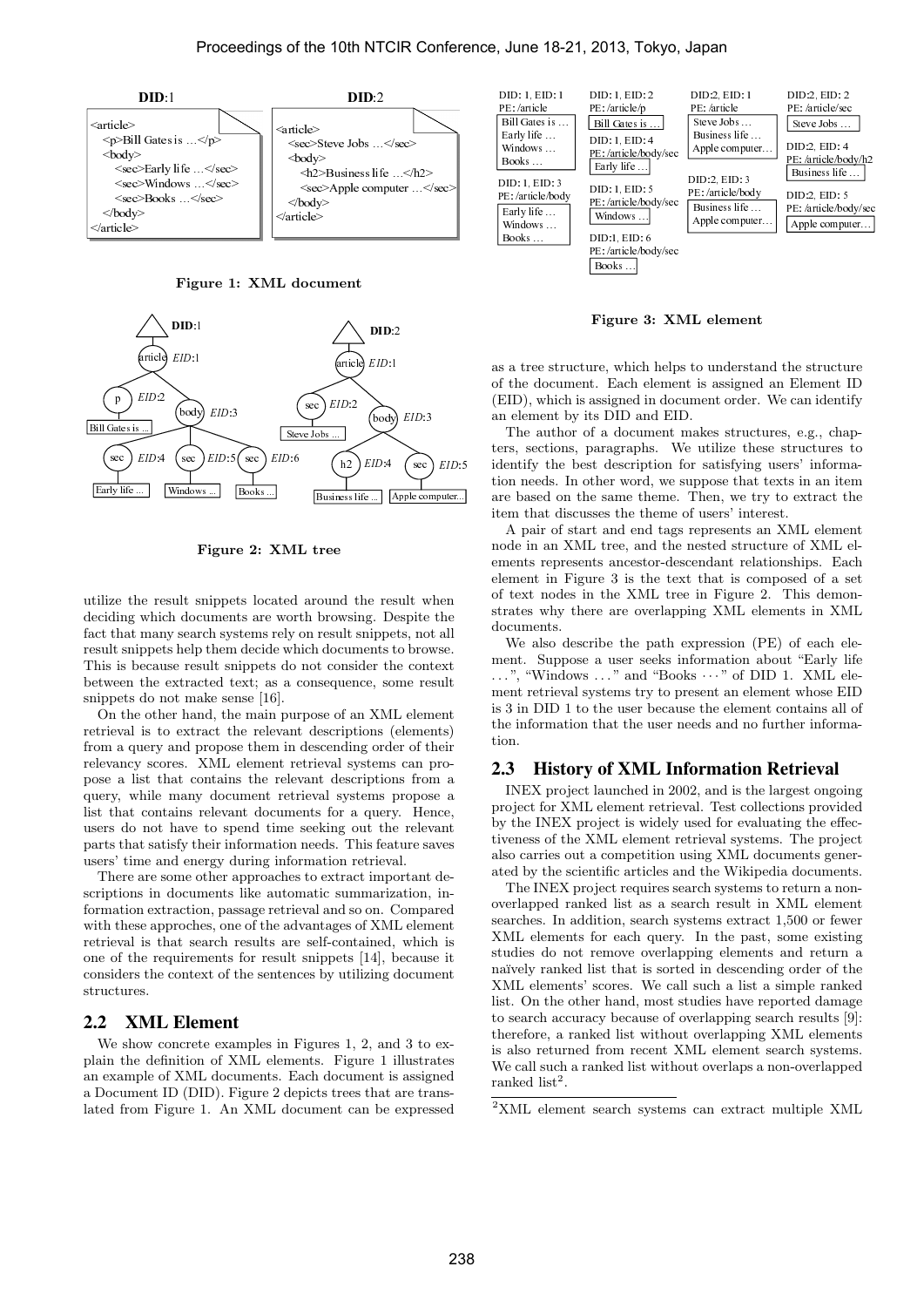# 2.4 Targeted XML Documents

There are two types of XML documents: (1) data-centric which mainly contain single or compound term in their text nodes and (2) document-centric which tend to contain one or more sentences in their text nodes[1].

One of the most typical example of data-centric XML document is DBLP<sup>3</sup> . Studies investigating data-centric XML documents primarily focus on searching query keywords efficiently.

In contrast, the scientific articles and the Wikipedia documents are applicable as document-centric XML documents. With the documents, existing studies are performed for effective XML element retrieval. Needless to say, Ad hoc track of INEX project mainly targets document-centric XML docuuments.

In terms of XML type, HTML documents are classified as document-centric documents. It suggests that the framework of XML element retrieval may be applied to HTML documents. In this paper, we'd like to survey on it.

#### 3. RELATED STUDIES

For effective XML element retrieval, some studies try to propose an accurate term-weighting scheme, while others try to remove unnecessary elements from search results.

# 3.1 Term-Weighting Schemes for XML Information Retrieval

The most important goal of XML element retrieval is highly accurate searches. The mainstream approach to extracting relevant elements is as follows: first, calculate a term weight for each element by using a term-weighting scheme; next, compute a score for each element using these term weights.

Term-weighting schemes for XML element retrieval are often derived from studies on document retrieval. Both of these are composed of three types of factors: local weights that are statistics derived from each document (element); global weights that are statistics derived from all document in a document set; and constant values (coefficients and parameters).

The most significant difference between document retrieval and XML element retrieval is the method for computing global weights. Term-weighting schemes in document retrieval assume that every document has the same attribute and belongs to the same class. Thus, global weights are calculated using all documents. However, in XML element retrieval, elements are assigned to classes. Global weights are calculated for elements of the same class. There are different ways to classify elements. One approach is to classify elements by path expression. In Figure 3, since Elements 4, 5, and 6 of Document 1, and Element 4 of Document 2 all have the same path expression /article/body/sec, the global weights are calculated using these elements.

Alternatively, elements with the same tag can be placed in the same class. Because Elements 4, 5, and 6 of Document 1 and Elements 2 and 4 of Document 2 all have the sec tag, the global weights are calculated using these elements, as depicted in Figure 3. We use classification based on path expression in our system, because this is reportedly more accurate [19].

There are several kinds of term-weighting schemes for XML element retrieval; e.g. TF-IPF [11], BM25E [12], and the query likelihood model for XML element retrieval [18] (QLMEL). BM25E is regarded as a more effective termweighting scheme. Actually, most of the top-ranked search systems at INEX use BM25E [2]. We therefore utilize BM25E as a term-weighting schemes in this paper.

BM25E [12] is a probabilistic model. In a term calculation of the classic term-weighting scheme TF-IPF, statistics on the occurrence frequencies of terms are utilized. Conversely, BM25E utilizes not only the statistics but also element length (the number of terms in an element). The term weight  $w(p, e, t)$  of term t in element e with path expression p is calculated as follows:

$$
w(p, e, t) =
$$
  
\n
$$
\frac{(k_1 + 1)t f_{e,t}}{k_1((1 - b) + b \frac{e l_e}{ave l_p}) + t f_{e,t}} \cdot \log \frac{N_p - pf_{p,t} + 0.5}{pf_{p,t} + 0.5}
$$
\n(1)

where  $tf_{e,t}$  is the term frequency of term t in element e,  $pf_{p,t}$ is the element frequency of term  $t$  in the elements with  $p$ ,  $N_p$  is the number of elements with p,  $el_e$  is the length of element  $e$ , and  $avel<sub>p</sub>$  is the average length of the elements with p. The parameters  $k_1$  and b are set as 2.5 and 0.85 respectively based on the past experiments. Moreover,  $s(e)$ is the score of e and is calculated as follows:

$$
s(e) = \sum_{t_i \in T} w(p, e, t_i)
$$
 (2)

where  $T$  is a set of query keywords.

#### 3.2 Data Cleansing Techniques

Document structures are useful to reveal the best description for users' information need. However, some structures are meaningless and elements defined by these structures are inappropriate as search results, and some existing studies try to eliminate them [6], [4].

In fact, removing useless or low-scored elements is effective for accurate XML retrieval. Although every granularity of XML elements should be treated as search targets, the effectiveness of the results decreases sharply if a search system returns non-informative XML elements. Extremely small XML elements are often not suitable for search results; Hatano et al. noted that when such meaningless XML elements are removed, the search accuracy improves [5]. Furthermore, our previous study suggests that large XML elements are also inappropriate for search results [10].

Those studies led to the fact that moderate granules are the most appropriate as search results, because extremely large granules (e.g. whole documents) tend to contain irrelevant descriptions and extremely small granules cannot satisfy the information need by themselves.

# 4. APPLYING XML ELEMENT RETRIEVAL TO HTML DOCUMENTS

Based on the discussion above, we work on adapting XML element retrieval techniques to HTML documents proveded by 1CLICK-2 organisers.

To achieve the end, we firstly re-structuration the HTML documents into well-formed XML documents to apply XML element retrieval techniques. Concretely, we complement

elements if these elements do not overlap with each other.

<sup>3</sup> http://www.informatik.uni-

trier.de/ ley/db/index.html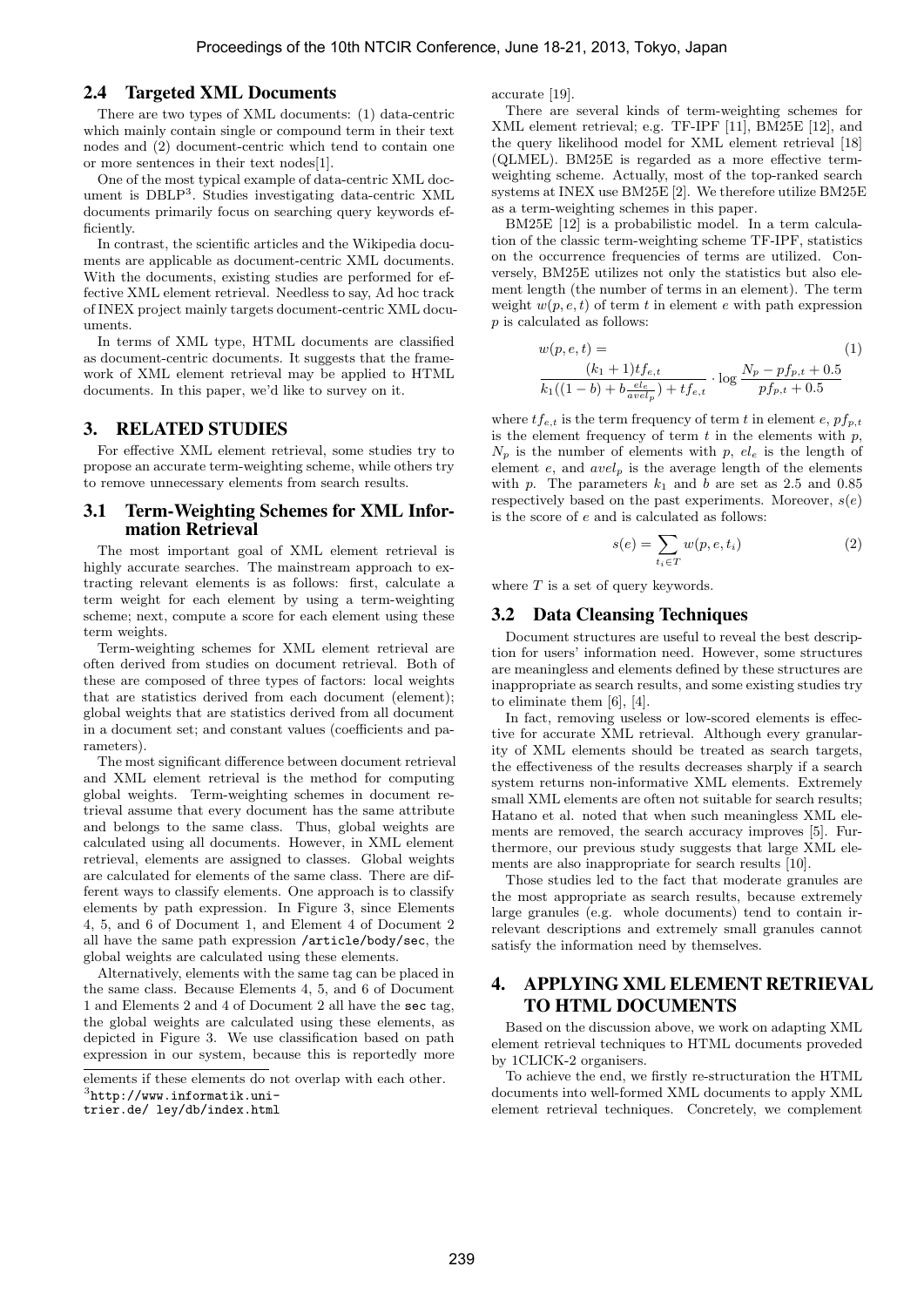tags to maintain the integrity of corresponding tags. Secondary, we re-structure the XML documents to deepen the document structures to utilize granularity of the documents maximally. Lastly, we also propose a method to eliminate unnecessary elements.

# 4.1 Pre-Processing for HTML Documents

Before the re-structuruction, we go through the following processes with the provided HTML documents.

- 1. removing attributes, comments, and special characters of HTML,
- 2. removing the stop words by SMART stop  $list^4$ , and
- 3. applying stemming step by Porter [15].

# 4.2 Validating Corresponding Relations in Tags

HTML documents need to be transformed into XML format because only a few original HTML documents can be parsed properly by an XML parser. To correct the corresponding relations in tags, we utilize CyberNeko HTML Parser<sup>5</sup>. The parser automatically complements the incomplete tags.

## 4.3 Re-Structuration of Document Structures

HTML tags, as well as XML tags, are categorized into two groups [21]. One represents structural classifications like HTML, BODY, P tags. The other indicates garnish of characters, specific contents, and meta-information like B, TABLE, and A tags, respectively. In terms of granularity, only structural tags are helpful.

Since XML tags are flexible, an automation classification method of the tags is required. Meanwhile, information of HTML tags is given and behavior of these tags is unique. Therefore, we manually classify the tags into the two groups. We list the structural tags as follows: HTML, HEAD, TITLE, BODY, H1, H2, H3, H4, H5, H6, P.

Heading tags (H1–H6) represent the granularity of contents, however, heading tags only contain not the contents but the topic name of the contents. We focus on the disagree between the potential granularity and document structures to deepen the document structures.

We explain the strategy of the re-struction with Figure 4. Basically, when a heading tag is discovered, a container heading tag (CHX<sup>6</sup>,  $1 \le X \le 6$ ) is inserted before the heading tag. As a concrete example, Figure 4 depicts that the start tag for CH2 is inserted before the start tag for H2 colored red. From the second insertion of container heading tags, the behavior of the insertion bases on the magnitude relationship of heading tags' level. Supposed that the heading tag inserted earlier is HX and the heading tag inserted later is HY  $(1 < Y < 6)$ .

There are three situations when the container heading tag is inserted as follows:

 $X \leq Y$  When the level of the inserting heading tag is smaller than that of the inserted heading tag (the value Y is larger than X), a container heading tag is simply

 $^4$ http://jmlr.csail.mit.edu/papers/volume5/lewis04a/a11smart-stop-list/english.stop

#### original HTML doc transformed HTML doc



## Figure 4: Re-structuring HTML documents

inserted just before the inserting heading tag. Concretely, in Figure 4, the level of the H3 tag colored blue is smaller than that of the H2. Thus, the start tag for CH3 is inserted before the start tag for H3.

- $X = Y$  In case the values X and Y are equal, before inserting the container heading tag, the previous container heading tag is closed. Because the levels of the H3 tag colored blue and the H3 tag colored orange is the same, the end tag for CH3 is inserted followed by the start tags for CH3 and H3 in Figure 4.
- $X > Y$  If the level of the inserting handling tag is larger than that of the inserted heading tag, the inserted container heading tags are closed while the level of the inserting heading tag is the same or smaller compared with that of the inserted container heading tag. When the H1 tag colored green is to be inserted in Figure 4, the CH2 tag and CH3 tag have been inserted. Since the level of H1 is larger than that of these two tags, the end tags for CH3 and CH2 are inserted before the start tag for CH1 is inserted.

With the re-struction method, the depth of the documents can be deepened. To investigate the effectiveness of the method, we apply the method to provided HTML documents. Table 1 indicates the number of the max depth of original documents and documents. The deeper the max depth, the larger the number of the transformed documents. As a result, the average depth of the document set is increased from 3.02 to 5.18.

<sup>5</sup> http://nekohtml.sourceforge.net/

 ${}^{6}$ The value of X is the same value as the heading tag.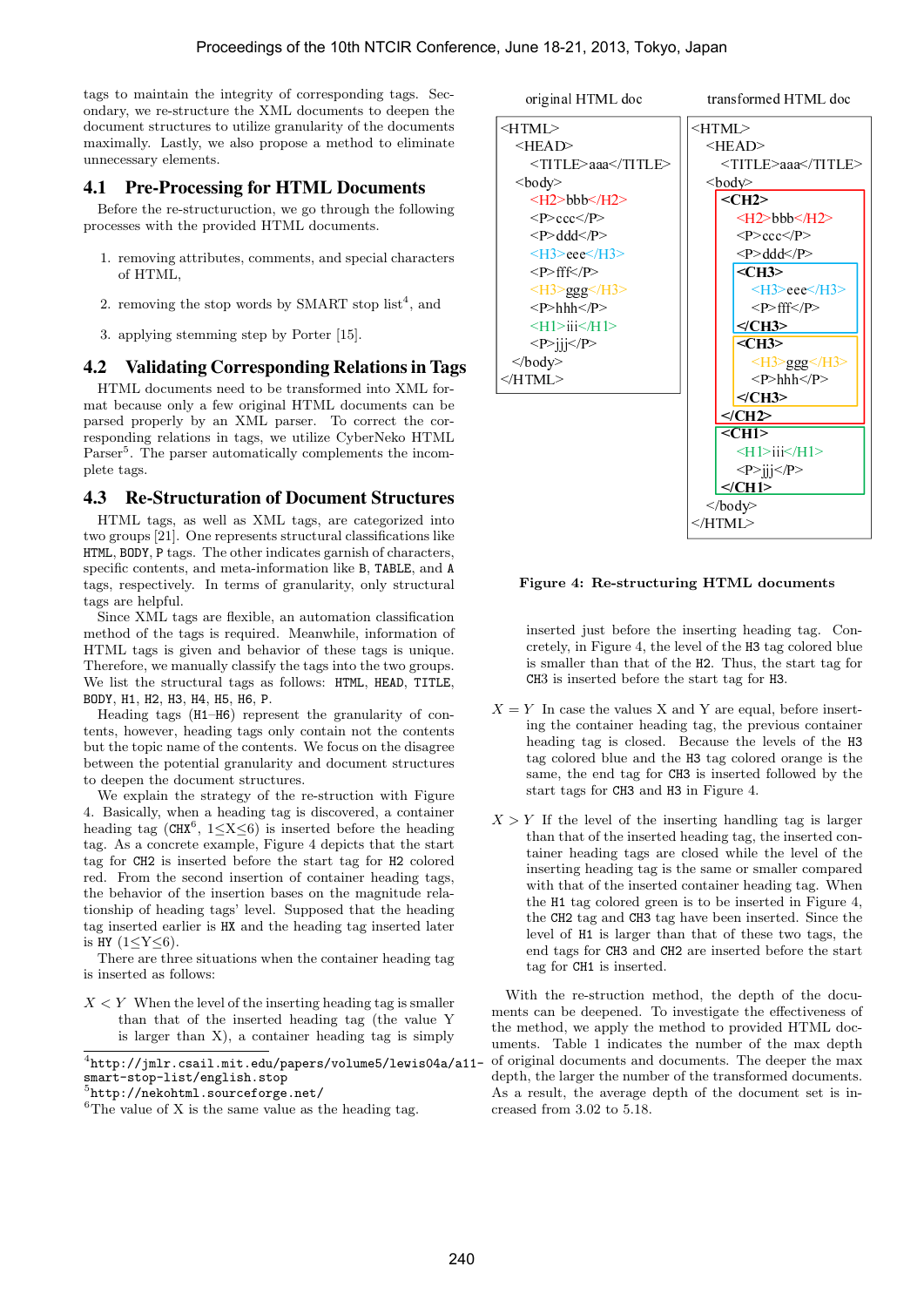| Table 1: Depth of the document structure |  |
|------------------------------------------|--|
|------------------------------------------|--|

| max depth      | original | transformed |
|----------------|----------|-------------|
|                | 217      | 217         |
| $\overline{2}$ | 102      | 102         |
| 3              | 25647    | 3110        |
|                | 890      | 4126        |
| 5              | 53       | 7461        |
| 6              |          | 8051        |
| 7              |          | 3359        |
| 8              | 6        | 462         |
| 9              | 3        | 38          |
| average        | $3.02\,$ | 5.18        |

Table 2: Accuracy rates of the main body check

|       | threshold $\tau$ |           |  |  |     |       | re-structuration |
|-------|------------------|-----------|--|--|-----|-------|------------------|
| naïve |                  | $\rm 0.3$ |  |  | 0.9 | naïve |                  |
| .53   |                  |           |  |  |     | ാ~    | 60               |

Some other tags like UL, OL, DL, TABLE, FORM, DIV are also regarded as structural tags. Managing these tags is one of our future works though these tags can by noise when these tags are used as they are.

Furthermore, BR and HR separate contents, which may be a clue of re-struction. This is also a part of our future works.

# 4.4 Eliminating Noise Elements

As we remarked earlier, extremely small elements are not appropriate as search results. Structured documents including XML documents are composed of some components, i.e., main body, table-of-contents, references and so on. The other contents except the main body are basically consists not of sentences but of keywords. These descriptions do not tend to satisfy an information need directly, even though they can serve as navigational information. Therefore, we can remove outside of the main body for effective retrieval, of which idea is adaptable to HTML documents. In XML documents, outside of the main body are removed with the limitation of the element length of the number of distinct terms, whereas, HTML documents are difficult to eliminate all "noises" because HTML documents are dirtier and contain more complex noises. Consequently, we propose a method to remove the noises from HTML documents.

Suppose that outside of the main body contains many hyperlinks. Based on this hypothesis, we compute the ratio of the text size in the tag for A divided by the total text size of the elements. If the ratio exceeds the threshold value  $\tau$ , the element is eliminated as a noise.

We performed a preliminary experiments to investigate the validity of the noise classification method. We manually judge elements in the top 15 for a query "michael jackson death" whether each element is the main body or not, with changing  $\tau$ . Table 2 depicts the accuracy rates. As we can see from the table, the accuracy rates improved when we set the threshold  $\tau$  compared with the naïve method. Note that the accuracy rates mean not precision but the correctness of the main body.

We also surveyed the effects on the re-structuration of the document structures discussed in Section 4.3. The restructuration cause dropping the accuracy rate drastically, however, it can recover the accuracy rate with the noise classification method.

#### 4.5 Generating Search Results

There are two purposes for this study. One is to take a challenge whether XML element retrieval techniques can be properly adapted to HTML documents or not. The other is to investigate whether XML element retrieval is applicable to DIIA task or not. Thus, we introduce the way of INEX to generate search results, or nuggets.

There are three types of tasks in the Ad hoc track at INEX 2008 [7] as follows:

- Focused Task,
- Relevant in Context Task, and
- Best in Context Task.

For the Focused Task, a ranked-elements-list of non-overlapping results must be returned. It is evaluated at early precision relative to the highlighted (or believed relevant) text retrieved.

For the Relevant in Context Task non-overlapping results (elements or passages) must be returned, these are grouped by document. It is evaluated by mean average generalized precision where the generalized score per article is based on the retrieved highlighted text.

For the Best in Context Task a single starting point (element's starting tag or passage offset) per article must be returned. It is also evaluated by mean average generalized precision but with the generalized score (per article) based on the distance to the assessor's best-entry point.

We submitted following six runs for 1CLICK-2.

- EF Output is generated in the same manner as the Focused Task.
- ER Output is generated grouped by document based on element score (the same manner as the Relevant in Context Task).
- DR Output is generated grouped by document based on document score (the same manner as the Relevant in Context Task).
- EB Only one element with the highest score is retrieved based on element score (the same manner as the Best in Context Task).
- DB Only one element with the highest score is retrieved based on document score (the same manner as the Best in Context Task).
- mobileEF A way of generating the result is the same as EF though text size can be retrieved is limited.

# 4.6 Outputs and Discussions

Unfortunately, the results of our formal runs at 1CLICK-2 are very poor. This results indicates that it is difficult to succeed in the DIIA task by simply adapted XML element retrieval approach. In next step, we consider an appropriate method to generate nuggets from elements with high score. Studies from other team at 1CLICK [13], [3], [17] may be helpful.